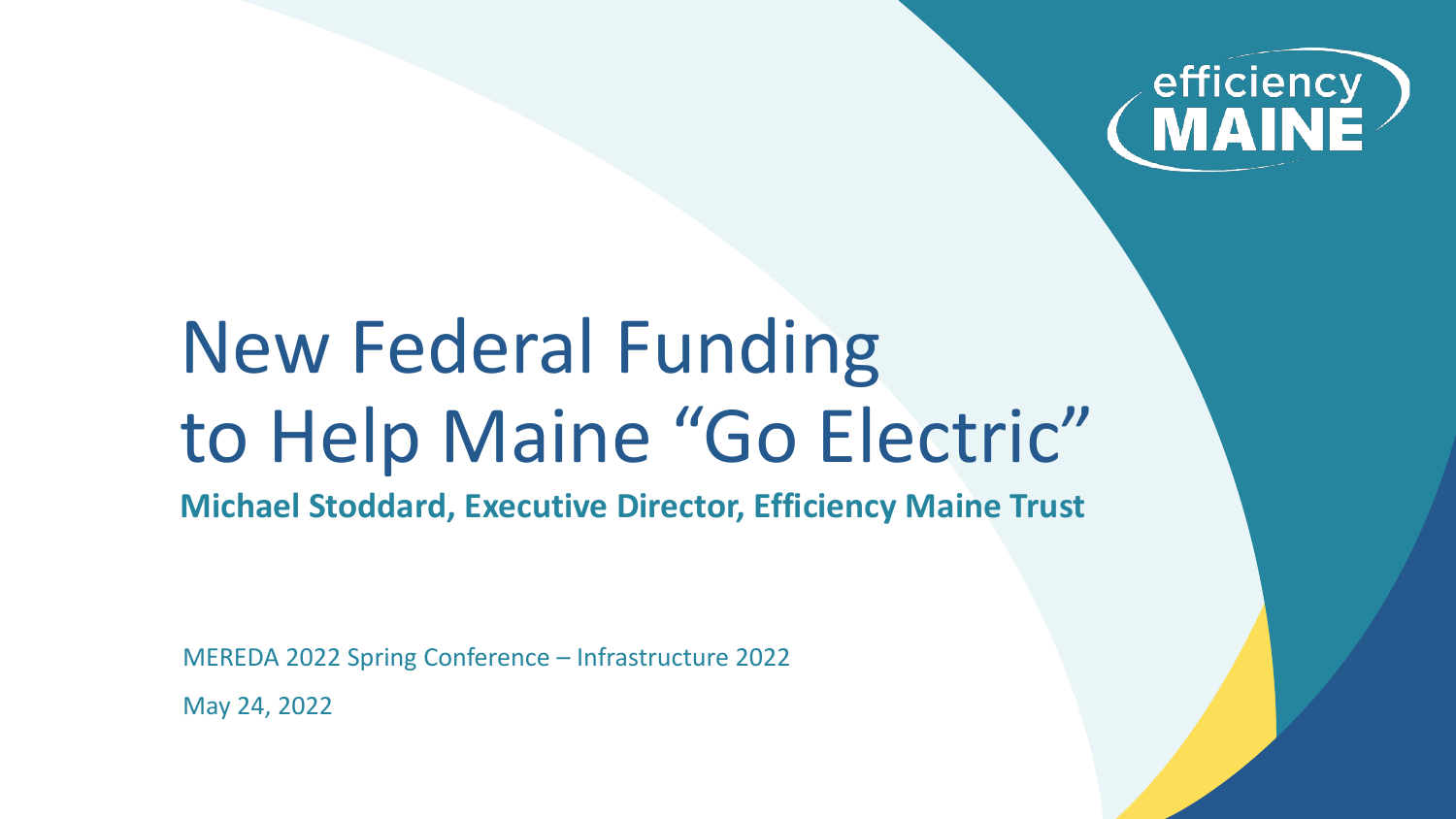### Efficiency Maine – New Federal Funding

| <b>Initiative</b> |                                                                        | <b>Budget</b> | <b>Priority Uses</b> |
|-------------------|------------------------------------------------------------------------|---------------|----------------------|
| $\mathbf{1}$      | <b>Efficiency in Hospitality</b>                                       | \$4M          | Heat pump HVAC       |
| $\overline{2}$    | Efficiency in Local Government, Schools &<br><b>Congregate Housing</b> | \$15M         | Heat pump HVAC       |
| $\overline{3}$    | Low- and Moderate-Income (LMI)<br>Weatherization                       | \$25M         | Insulation           |
| $\overline{4}$    | <b>Efficiency in Manufacturing</b>                                     | \$6M          | Custom               |
| 5                 | <b>EV Charging Stations</b>                                            | $\sim$ S27M*  | <b>EV Chargers</b>   |

*\* Received by MaineDOT; Administered by Efficiency Maine. A portion of this budget may be administered by other agencies.*

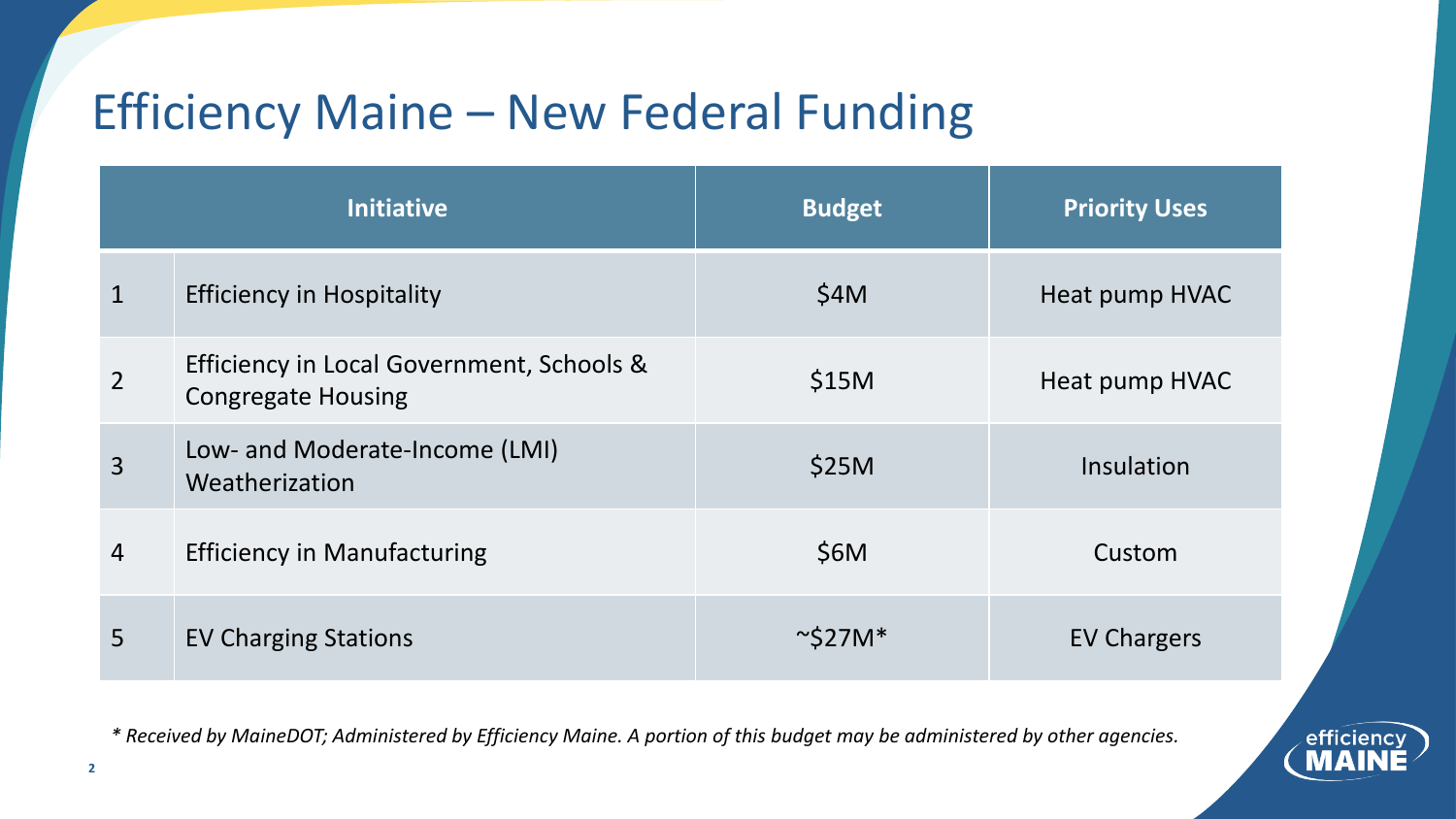### Efficiency in Hospitality



#### **TEMPERATURE + VENTILATION SYSTEMS FOR HOTEL GUESTROOMS**

#### **Source:https://www.base-4.com/**

This image shows the "baseline" types of HVAC systems commonly found in lodging, multi-family, and congregate housing. Efficiency Maine program eligibility requires high efficiency models.

#### Top Priority Project Types:

• High-efficiency HVAC

#### Other Priority Project Types:

- LED lighting
- Refrigerators/freezers
- Commercial kitchen equip.

#### Funding Opportunity Notices:

- First FON issued 5/1/2022
- For smaller lodging and restaurants
	- Less than 100 beds
	- Excludes int'l / national chain ownership or franchisees
	- [https://www.efficiencym](https://www.efficiencymaine.com/at-work/hospitality/) aine.com/atwork/hospitality/

efficiency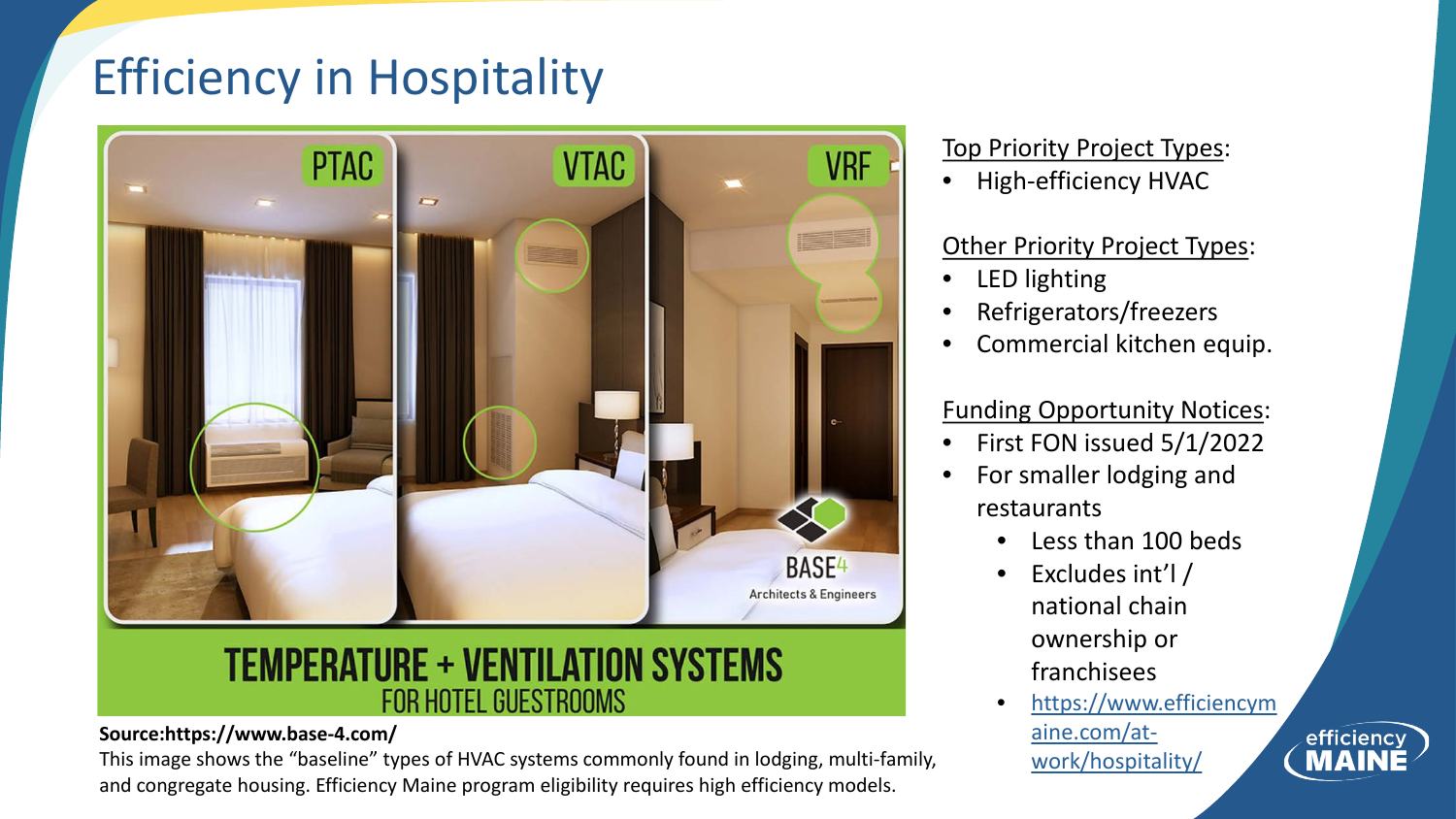### Efficiency in Local Government, Schools & Congregate Housing



## Mini-split

Heat Pumps



efficiency

VRF

Heat Pump System





Source: Mitsubishi Electric



Source: http://www.perryairemechanical.com/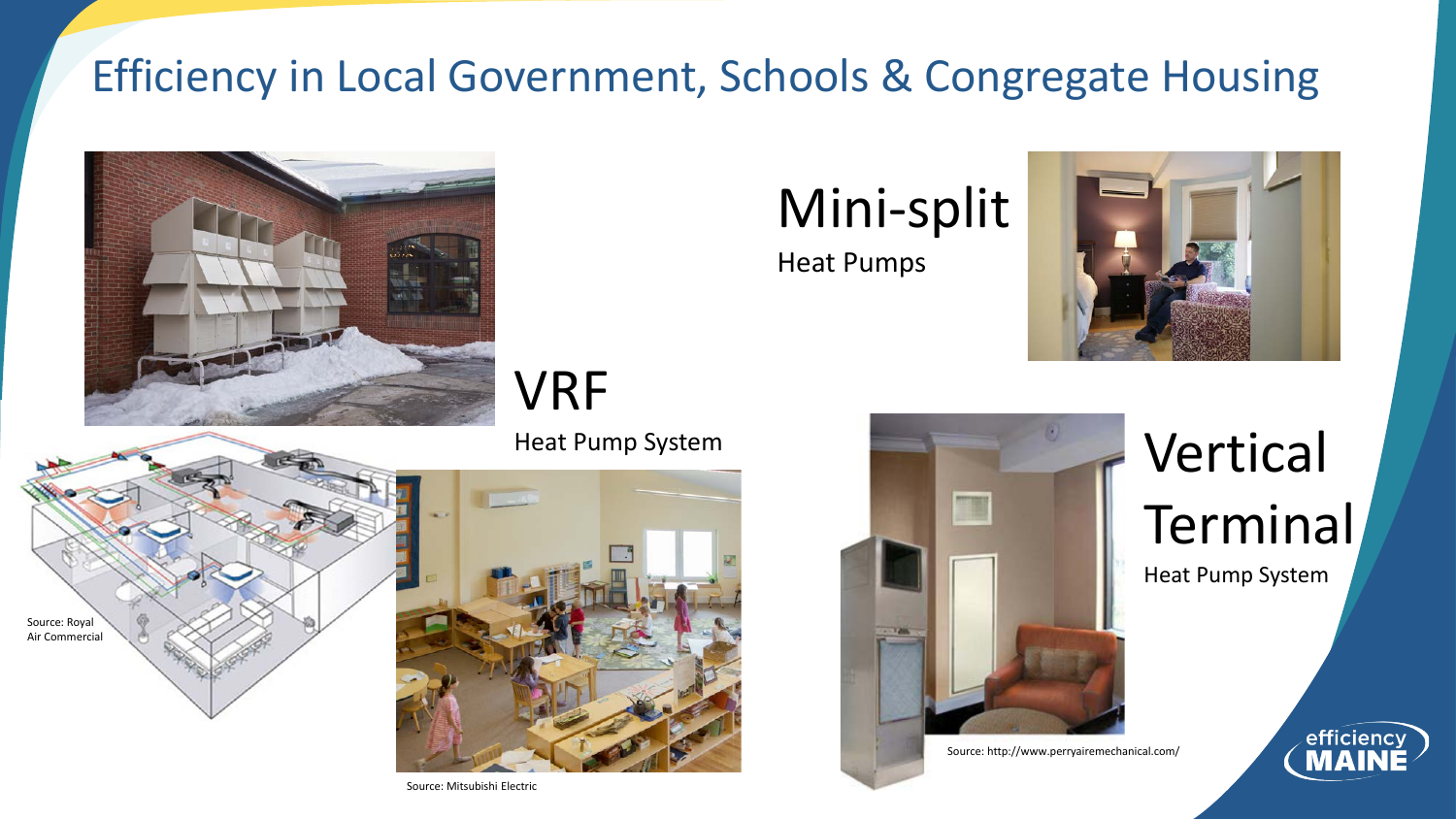### EV Charging Stations





*Calzolaio Pasta, Wilton*